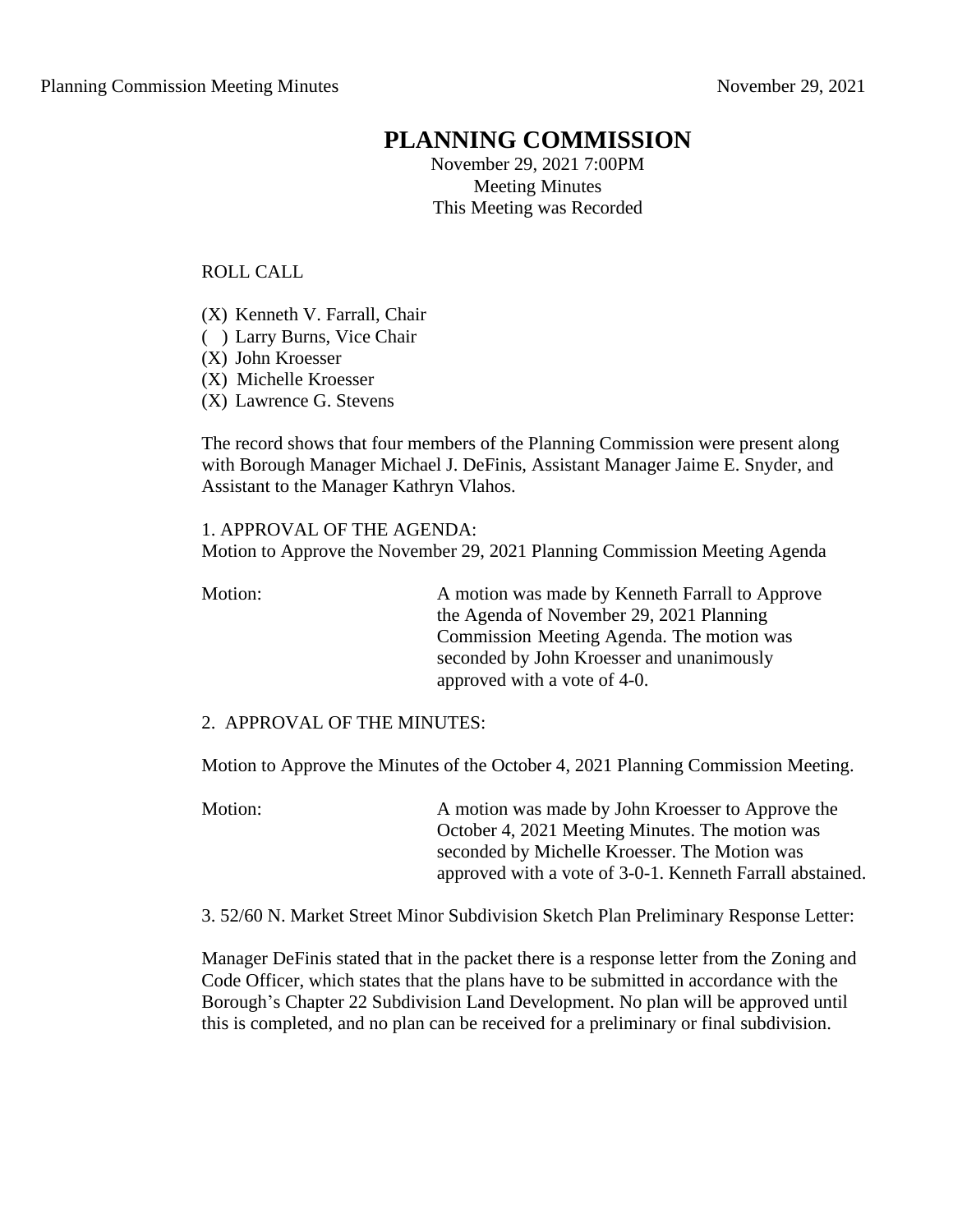A. Edinburgh Square Land Development Update

Manager DeFinis explained that Edinburgh Square is under construction and the engineer did review the as-builts for the first two properties that were built.

B. Bennett's Court Update

Manager DeFinis stated that he spoke with Bennett's Court and they should have a submission in early 2022. They know that they need to fund their escrow before anything happens.

C. 43 Roosevelt Update

Manager DeFinis explained that 43 Roosevelt has received final approval from Borough Council. The have to execute the developer's agreement with the Borough to provide all the cost analysis for public improvements and are also in rears with their escrow account.

D. Codification

Manager DeFinis stated that the Borough is in the process of updating the code. A draft should be completed in early 2022 and any comments can be made.

5. New Business:

A. Small Wireless Ordinance Update

Manager DeFinis updated the Planning Commission that there is a draft resolution on approving the Design Manual for Regulations on Small Wireless Facilities. The manual was put together by the Borough's Utility Engineer and legal team from PMEA. Under number 11 for Colors and Materials, it will read "included but not limited to shroud". This change will be included in the draft that Borough Council is going to discuss on Wednesday night and on for an Action Item.

B. Ordinance Chapter 2 (Animals)

Manager DeFinis reviewed the draft ordinance that Borough Council has reviewed and made comments on. Mr. Kroesser asked if there was a number that the ordinance referred to for the number of cats that a resident can feed. After some discussion, the Planning Commission decided that a resident should not be allowed to feed more than 6 stray cats.

C. Weimar ZHB Continued December 7, 2021 7:00 PM

Manager DeFinis stated that the Weimar Zoning Hearing was continued until December 7, 2021 to allow for more information to be obtained.

D. Meeting Dates